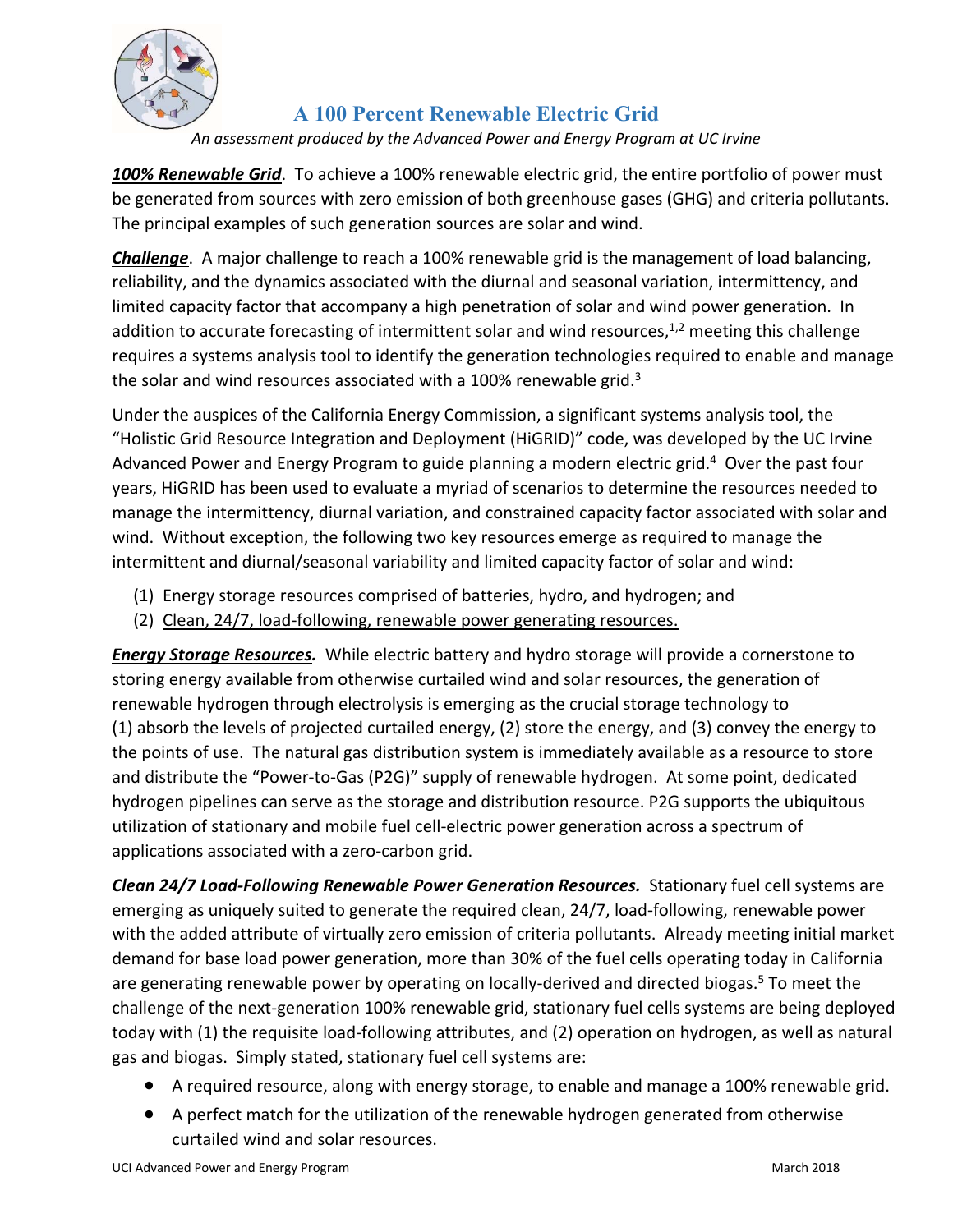**Stationary Fuel Cells are a Clean Electric Generation Resource.** Fuel cells are a non-combustion technology that convert the chemical energy of a fuel directly into electricity via an electrochemical reaction. Fuel cells operate on external fuels, such as natural gas, biogas, and/or hydrogen, and continuously provide electricity as long as fuel is provided. In contrast to combustion engines, fuel cells operate at high efficiency, an attribute that scales from kilowatts (for supporting individual buildings) to scores of megawatts (for supporting the grid) with a concomitant reduction in the emission of carbon when operating on natural gas.<sup>6</sup> When operating on biogas, fuel cells emit net zero carbon and, when operating on renewable hydrogen, fuel cells emit zero carbon. These important attributes allow fuel cells to provide different industries and applications with a wide range of energy, environmental, and economic benefits.

In particular, on the customer side of the meter, fuel cells provide continuous clean, reliable, and load‐ following power and can be configured to provide seamless transition to meet critical loads in the case of a utility grid outage, eliminating thereby the need for backup diesel generators. Fuel cells can also

support combined cooling, heat, and power (CCHP) operations for further reductions in carbon emission.6,7 Additionally, tri‐generation fuel cell systems produce electricity, heat, and hydrogen, providing not only the expected high‐quality electricity and heat, but also hydrogen for fueling fuel cell electric vehicles (e.g., light‐, medium‐, and heavy‐duty vehicles, and cargo and materials handling equipment). On the utility side of the meter, fuel



*Figure 1. Hybrid Fuel Cell Gas Turbine System under Development by LG Fuel Cell Systems for the California Market*

cells today provide clean generation and grid support at the distribution level. Through hybrid fuel cell‐gas turbine technology (Figure 1), fuel cells can provide 24/7 renewable power generation to complement a high‐penetration of intermittent, diurnal and seasonal varying wind and solar.

An additional benefit of fuel cell systems is the provision of 24/7, clean, load-following power with capacity factors at virtually 100%. This corresponds to the production of clean, renewable electric energy (MWh) per unit of capacity (MW) that is on the order of six (6) times that of solar power systems (assuming a 15% capacity factor for solar) and on the order of three (3) times that of wind power systems (assuming a capacity factor of 30% for wind). Thus, investments in fuel cell capacity produce vastly more renewable energy than wind or solar power systems per unit of capacity installed. Unlike investments in solar and wind power systems, installations of fuel cell systems can be used by the utility to (1) support capacity and reserve requirements that are used for grid reliability, and (2) serve as an alternative to increasing utility system transmission and distribution upgrades.

*Criteria Pollutant Emissions.*  In addition to mitigating carbon emissions on natural and bio gas, and eliminating carbon emissions when operating on renewable hydrogen, fuel cells generate and emit zero emission of criteria pollutants. This is in sharp contrast to traditional combustion‐based power generation options. For example, Figure 2 compares NOx emissions for various electricity generation sources. Natural gas combustion generator emissions are shown without post exhaust treatment (SCR), a strategy added to combustion generators to reduce the NOx emissions to meet permit levels. Fuel cell exhaust is virtually void of criteria pollutant emissions (i.e. no requirement of exhaust clean‐ up) and substantially below both the traditional combustion power plant best available control